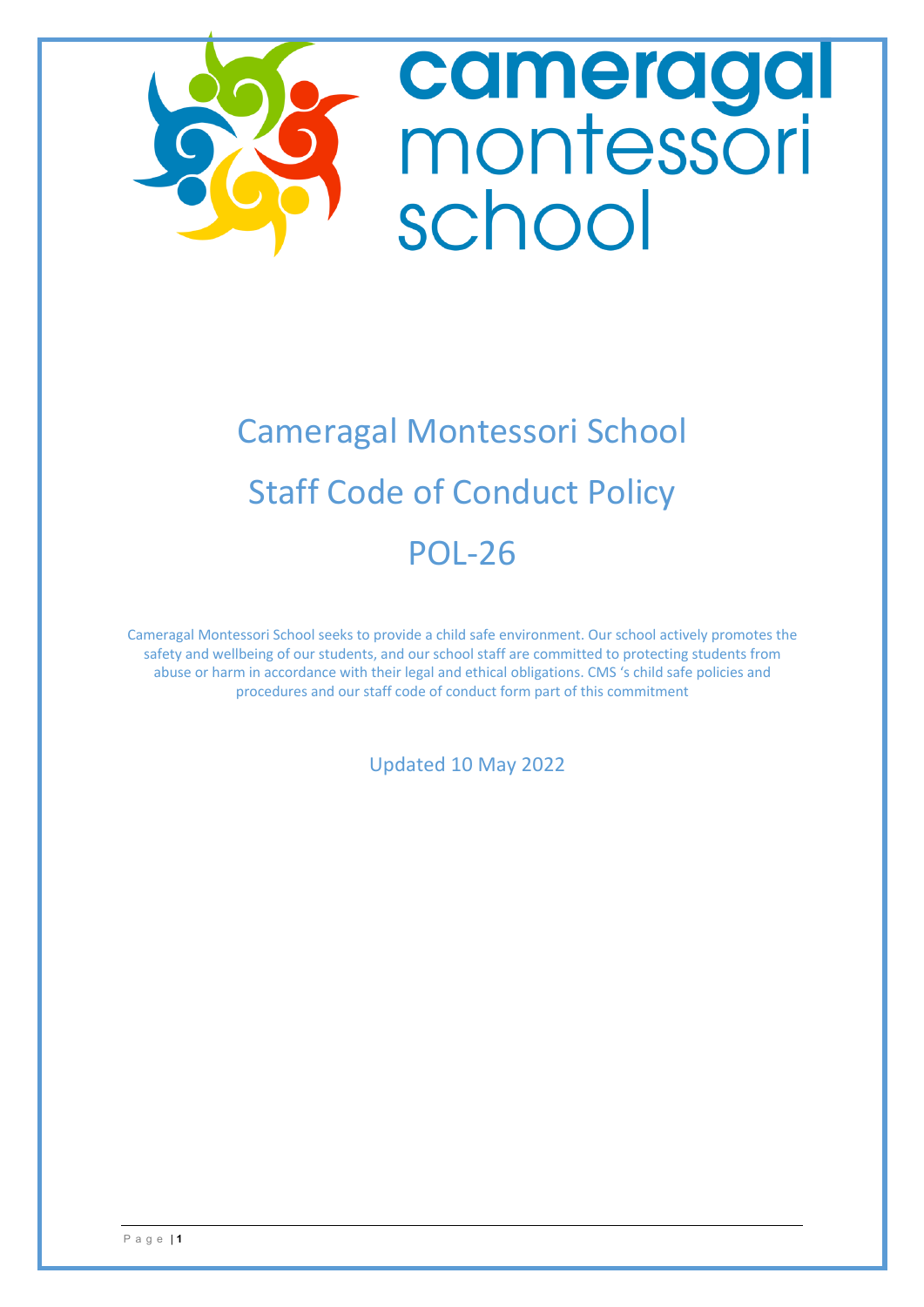

#### STAFF CODE OF CONDUCT

#### POLICY STATEMENT

**This** *Code of Conduct* **applies to all employees of the School whether employed on a permanent, temporary or casual basis.**

#### Code of Conduct

The aim of this *Code* is to outline the standards of behaviour expected of all employees of the School. This *Code* does not attempt to provide a detailed and exhaustive list of what to do in every aspect of your work. Instead, it sets out general expectations of the standards of behaviour required. The *Code* places an obligation on all employees to take responsibility for their own conduct and to work with colleagues cooperatively to achieve a consultative and collaborative workplace where people feel safe and happy to work.

#### Child Safety School statement

Cameragal Montessori School seeks to provide a child safe environment. Our school actively promotes the safety and wellbeing of our students, and our school staff are committed to protecting students from abuse or harm in accordance with their legal and ethical obligations. CMS 's child safe policies and procedures and our staff code of conduct form part of this commitment.

#### Who has to comply with the Code of Conduct?

By accepting employment with the School, you must be aware of and comply with this *Code*. Therefore, you must;

- a) Conduct yourself, both personally and professionally in a manner that upholds the ethos and reputation of the School;
- b) Comply with the School's policies and procedures;
- c) Act ethically and responsibly; and
- d) Be accountable for your actions and decisions.

#### **Contractors and Volunteers**

Contractors, consultants and volunteers working with the School must be aware of this *Code* and conduct themselves in a manner consistent with the conduct described in it. Conduct that is not consistent with the conduct set out in this Code may result in the engagement of a contractor, consultant or volunteer being terminated.

If you are engaging or managing external consultants, contractor or volunteers, it is your responsibility to make them aware of the School's expectations of conduct during the period of their engagement.

#### **General**

This Code is not intended to be contractual in nature and does not impose any contractual obligations on the School. The School reserves the right at its sole discretion to vary or cancel this Code at any time.

Nothing in this Code should be taken to limit the circumstances in respect of which the School may take disciplinary action in respect of an employee.

**As an employee, you should be aware of the School's policies and procedures, particularly those that apply to your work. These are available for your perusal in the School office, your classroom and shared on the Cameragal Staff SharePoint Portal Policies & Procedures.**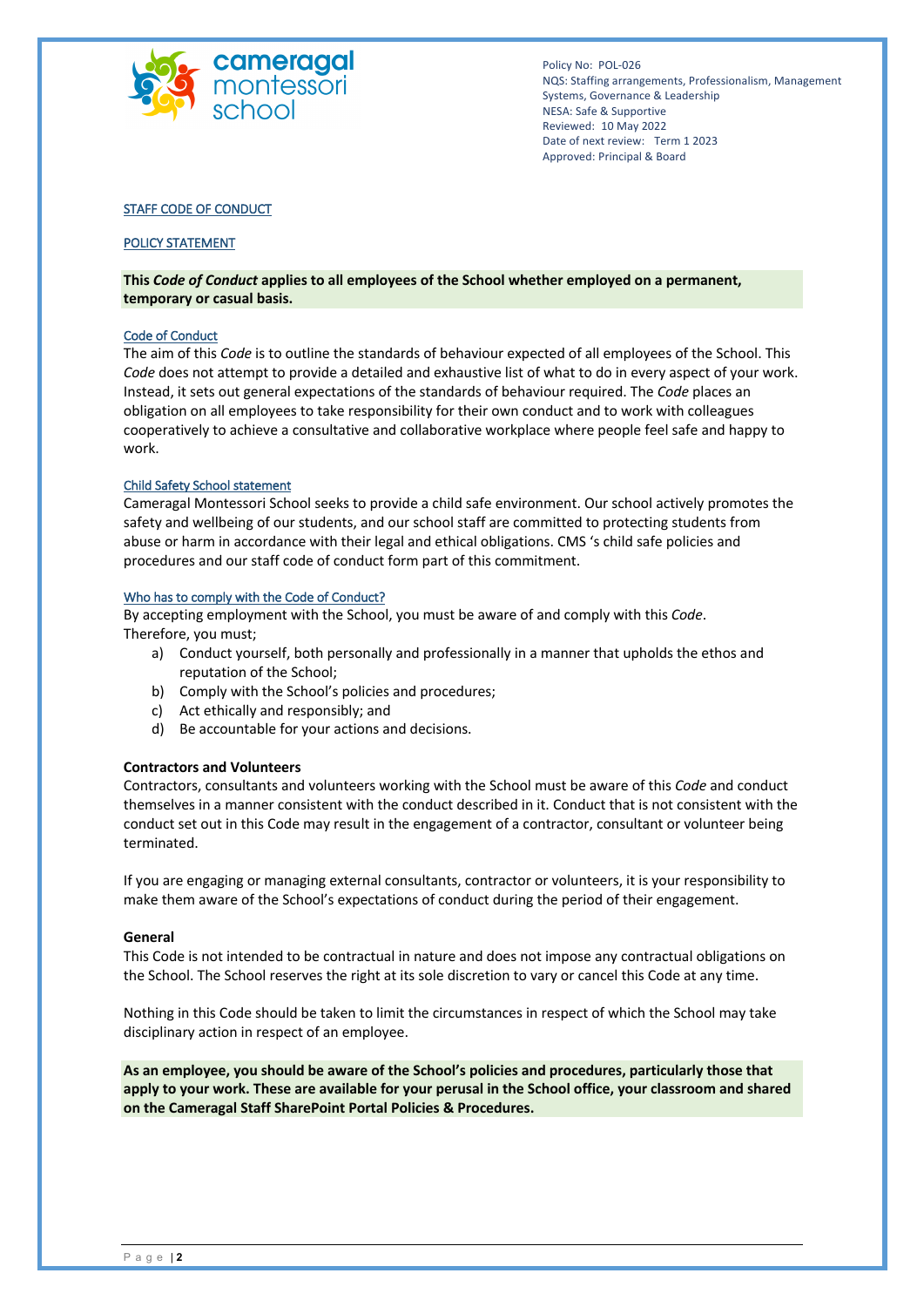

**If you are uncertain about the scope or content of a policy with which you must comply, you should seek clarification from the Principal.**

#### **You should also be familiar with the legislation under which you are employed as this may specify requirements with you need to comply.**

## **1. What is expected of you as an employee?**

As a School employee, you are expected to:

- a) Perform your duties to the best of your ability and be accountable for your performance;
- b) Follow reasonable instructions given by your Principal or supervisor;
- c) Comply with lawful directions;
- d) Carry out your duties in a professional, competent and conscientious manner, while seeking suitable opportunities to improve your knowledge and skills, including through participation in relevant professional development;
- e) Act honestly and in good faith in fulfilling your duties;
- f) Be courteous and responsive in dealing with your colleagues, students, parents and members of the public;
- g) Work collaboratively with your colleagues; and
- h) Ensure that your conduct, whether during or outside working hours, is consistent with the ethos of the School and does not damage the reputation of the School.

# **2. What happens if I breach to Code of Conduct?**

## **As a School employee, you hold a position of trust and are accountable for your actions.**

- 2.1 The consequences of inappropriate behaviour and breaches of this *Code* will depend on the nature of the breach.
- 2.2 Employees should report possible breaches by colleagues to their supervisor or to the Principal. If the possible breach is by their supervisor then it should be reported to the Principal.
- 2.3 Factors the School may consider when deciding what action to take may include:
	- a) The seriousness of the breach;
	- b) The likelihood of the breach occurring again;
	- c) Whether the employee has committed the breach more than once;
	- d) The risk the breach poses to the employees, students or any others; and
	- e) Whether the breach would be serious enough to warrant formal disciplinary action.
- 2.4 Actions that may be taken by the School in respect of a breach of the *Code* include management or remedial action, training or disciplinary action ranging from a warning to termination of employment. The School will reserve the right to determine in its entirety the response to any breach of this *Code*.

## **3. Required reporting**

## **Employees are required to report certain information to the School.**

- 3.1 All employees are required to inform the Principal if they are charged with or convicted of a serious office (those punishable with 12 months of more in jail). You must also inform the Principal if you become the subject of an Apprehended Violence Order.
- 3.2 If, through your employment with the School, you become aware of a serious crime committed by another person, you are required to report it to the Principal, who may be required to inform the Police.
- 3.3 As a School employee, you must report to the Principal: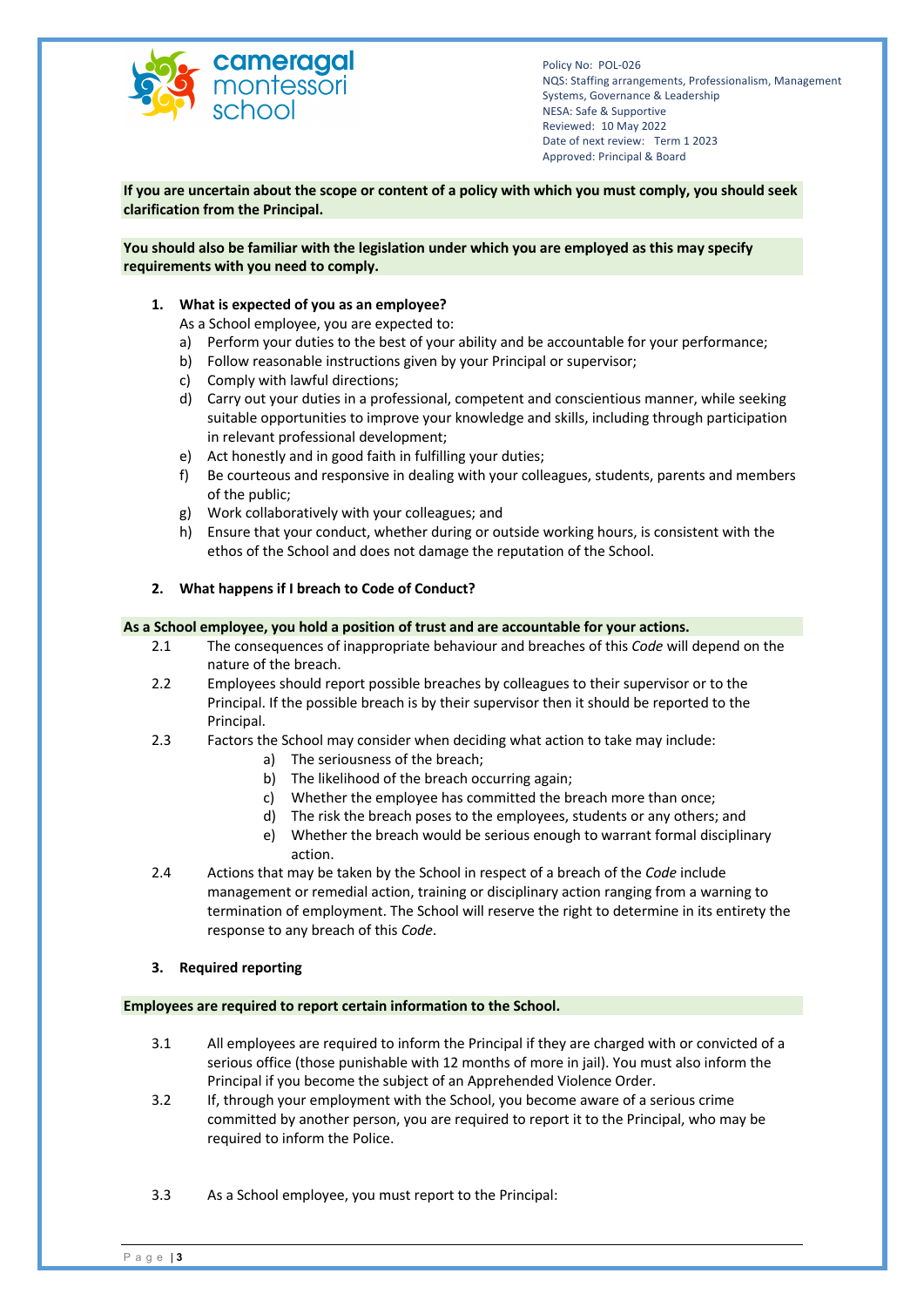

- a) Any concerns that you may have about Approved: Principal & Board the safety, welfare and wellbeing of a child or young person;
- b) Any concerns you may have about the inappropriate actions of any other employee, contractor or volunteer that involves children or young people;
- c) Any concerns you may have about any other employees, contractor or volunteer engaging in 'reportable conduct' or any allegation of 'reportable conduct' that has been made to you; and
- d) If you become aware that an employee, contractor or volunteer has been charged with or convicted of an offence (including a finding of guilt without the court proceeding to a conviction) involving 'reportable conduct'; and
- e) If you become the subject of allegations of 'reportable conduct' whether or not they relate to your employment in the School and
- f) If you become subject to an interim bar or a ban by the Office of the Children's Guardian, or if you are or become a disqualified person from working or volunteering with children.

You should refer to the School's **Child Protection Policy** for further information about these obligations.

3.4 Please note that teachers and some other employees have mandatory reporting obligations under the Children and Young Persons (Care and Protection) Act 1998 (NSW) where they have reasonable grounds to suspect a child under the age of 16 years is at risk of significant harm and have current concerns about the safety, welfare and wellbeing of the child. You should refer to the School's Child Protection Policy and Child Protection Procedures Manual for further information about these obligations.

# **4. Respect for people**

**The School expects employees to treat each other with respect and courtesy. Our daily interaction with others reflects on the School's reputation. Therefore, all employees are expected to be approachable, courteous and prompt in dealing with other people, including students, parents, other employees and members of the community.**

- 4.1 Employees who work with students have a special responsibility in presenting themselves as appropriate role models for those students. Modelling effective leadership and respect in your interactions with students can have a profoundly positive influence on a student's personal and social development.
- 4.2 Similarly, it is important for you to treat your colleagues, other employees, contractors, students and parents with respect. Rude or insulting behaviour, including verbal and nonverbal aggression, abusive, threatening, intimidating or derogatory language and physical abuse or intimidation towards other employees, contractors, students and parents is unacceptable. You must not use information and communication technologies, such as email, mobile phones, text of instant messaging, blogs, social medial sites and other websites to engage in this type of behaviour.
- 4.3 You must not discriminate against, or harass for any unlawful reason, or bully for any reason any employee, contractor, student or parent. Your obligations in this regard, including the list of unlawful reasons, are set out in the School's Discrimination, Harassment and Bullying Statement. Unlawful harassment or discrimination may constitute an offence under the Anti-Discrimination Act 1977 or federal discrimination legislation. Bullying may be a breach of your obligations under work health and safety legislation or your duty of care at common law.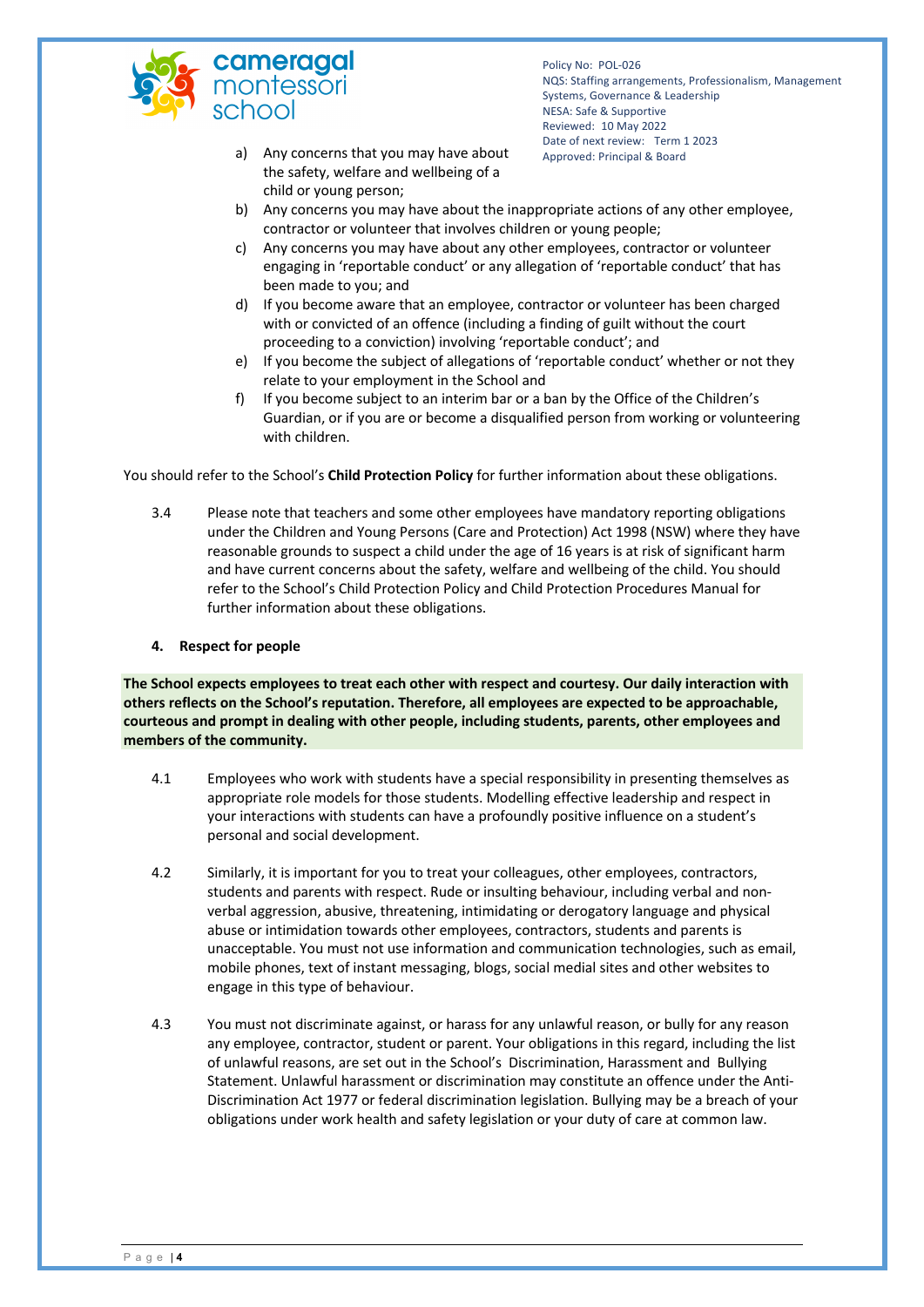

4.4 You should ensure that you are aware of the Approved: Principal & Board School's Discrimination, Harassment and

> Bullying Statement. If you believe you are being unlawfully harassed or discriminated against or bullied:

- a) Where you feel comfortable ask the person to stop, or make it clear that you find the behaviour offensive or unwelcome. It may be useful to speak with your supervisor or Principal in the first instance to seek guidance on how to do this; and or/
- b) Raise the issue as a grievance in accordance with the School's Discrimination, Harassment and Bullying Statement as soon as possible after the incident(s) have occurred.
- 4.5 The School take reports of unlawful discrimination, harassment or bullying seriously and will consider action it considers appropriate if such conduct is found to have occurred including disciplining or dismissing offenders. Many incidents can be addressed effectively if reported early.
- 4.6 If you lie or exaggerate a complaint, the School will view this as a very serious matter, and you may be disciplined or dismissed.
- **5. Duty of care and work, health and safety**

**As a School employee, you have a duty of care to students in your charge to take all reasonable steps to protect students from risks of harm that can be reasonably predicted.**

**The duty encompasses a wide range of matters, including but not limited to:**

- **The provision of adequate supervision**
- **Ensuring grounds, premises and equipment are safe for students use**
- **Implementing strategies to prevent bullying form occurring in the school, and**
- **Providing medical assistance (if competent to do so), or seeking assistance from a medically trained person to aid the student who is injured or becomes sick at School.**

## **Duty of care**

- 5.1 As a School employee, you have a duty of care to students in your charge. That duty is to take all reasonable steps to protect students from risks of harm that can be reasonably predicated. For example, risk from known hazards and from foreseeable risk situations against which preventative measure can be taken. The standard of card that is required, for example the degree of supervision, needs to be commensurate with the students' maturity and ability.
- 5.2 Duty of care to students applies during all activities and functions conducted or arranged by the School. The risks associated with any activity need to be assessed and managed before the activity is undertaken.
- 5.3 You should be aware of the school's Duty of Care Statement and Excursion Statement.

## **Work Health and safety**

- 5.4 You also have a responsibility under work health and safety legislation to take care of your own health and safety at work. It is also your responsibility to ensure that your activities to do not place at risk the health and safety of your co-workers, students or other persons that you may come into contact with at work.
- 5.5 Considerations of safety relate to both physical and psychological wellbeing of individuals.
- 5.6 You should ensure that you are aware of the School's **Work Health & Safety Statement.**

## **Supervision of students**

- 5.7 You should take all reasonable steps to ensure that no student is exposed to any unnecessary risk of injury.
- 5.8 You should be familiar with and comply with the School's emergency and evacuation procedures.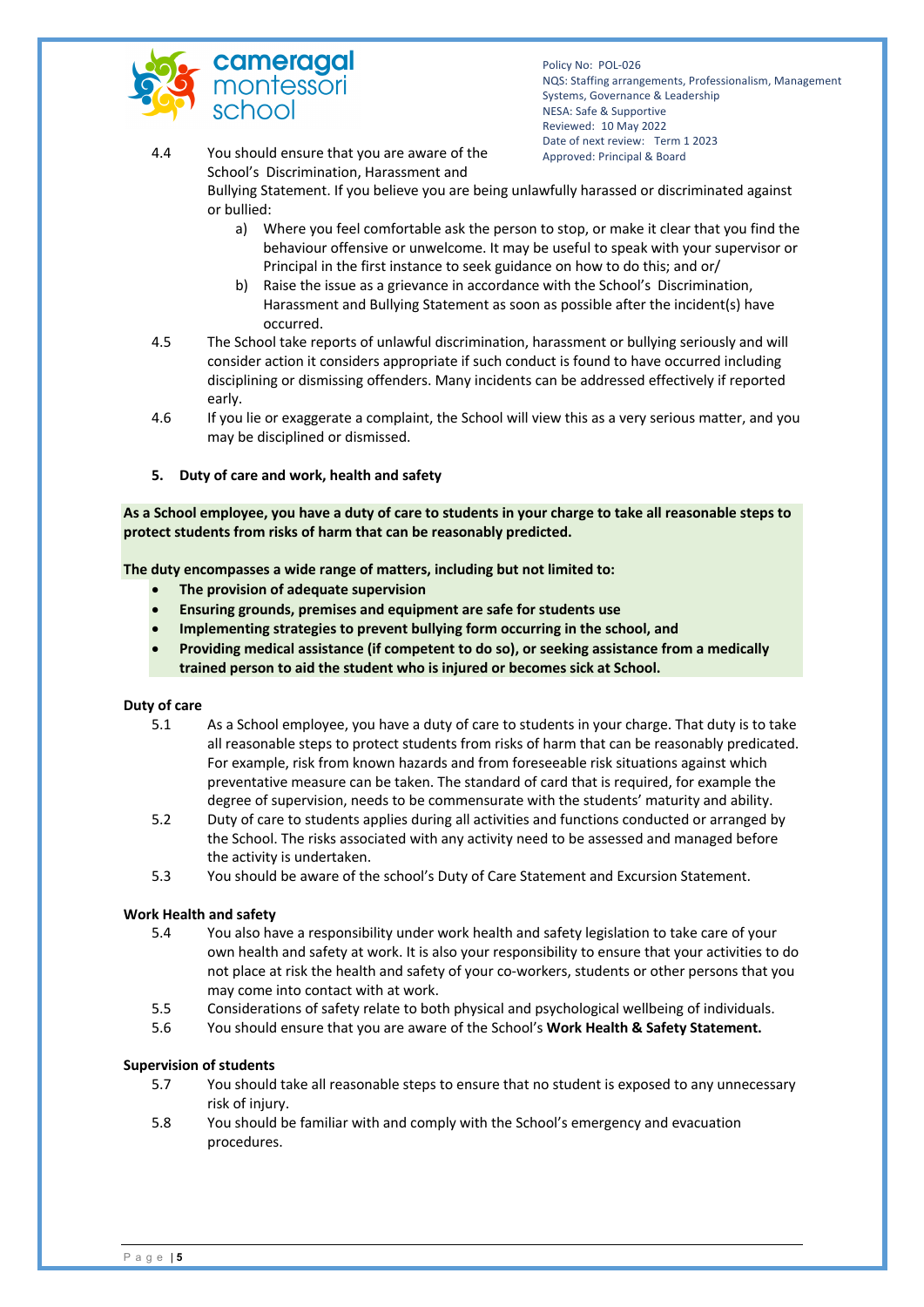

- 5.9 Students should not be left unsupervised either within or outside of class. You should be punctual to class and allocated supervision.
- 5.10 You should remain with students at after school activities until all students have been collected. In the event that a student is not collected you should remain with the student until collected or seek advice from your supervisor or Principal.
- 5.11 Playground supervision is an integral part of the responsibility of staff. It must take precedence over other activities. It is unacceptable to be late. You should actively supervise you designated area, being vigilant and constantly moving around.
- 5.12 You should be alert to bullying or any form of discriminatory behaviour, and report incidents to the appropriate staff member. Additional details about student bullying is set out in the **Anti-Bullying Policy**.
- 5.13 Ill or injured students should be attended to by the supervising staff member. You should fill in an Incident, Injury and Illness form and follow procedures set out therein. Should additional assistance be required, contact the School Office.
- 5.14 You should ensure you understand and comply with the School's policy in regard to the storage and administration of prescribed medication to students, which is that all medication should be notified by parents/guardians and kept in the classroom office or with the teacher. Please fill in the Medication Administration Form and follow the processes set out therein.

# **6. Professional Relationships between Employees and Students**

**As a School employee, you are expected to always behave in ways that promote the safety, welfare and well-being of children and young people. You must actively seek to prevent harm to children and young people, and support those who have been harmed. Whilst not all employees are required to manage and supervise students, it is important for all School employees to understand and observe the School's Child Protection Policies and Procedure Manuals.**

## **Supervision of students**

- 6.1 You should avoid situations where you are alone in an enclosed space with a student. Where you are left with the responsibility of a single student you should ensure that this is an open space in view of others. Where this is not possible or practical it should be discussed with your supervisor and/or the Principal.
- 6.2 You should never drive a student in your car unless you have specific permission from your supervisor and/or the Principal to do so. In the event of an emergency you should exercise discretion but then report the matter to your supervisor or the Principal.
- 6.3 If you wish to conduct a private conversation with a student, you should consider the time and venue carefully to avoid placing yourself in a vulnerable situation. It is preferable to leave the door open. You should not locate yourself between the student and the door.
- 6.4 When confiscating personal items, such as mobile phones or hats, ask students to hand them to you. Only take items directly from students in circumstances where concern exists for the safety of the student or other and your own safety is not jeopardised by this action.

## **Physical contact with students**

- 6.5 You must not impose physical punishment on a student in the course of your professional duties.
- 6.6 When physical contact with a student is necessary part of the teaching/learning experience you must exercise caution to ensure that the contact is appropriate and acceptable. You should seek reassurance from the student by asking for a volunteer if necessary to demonstrate a particular activity.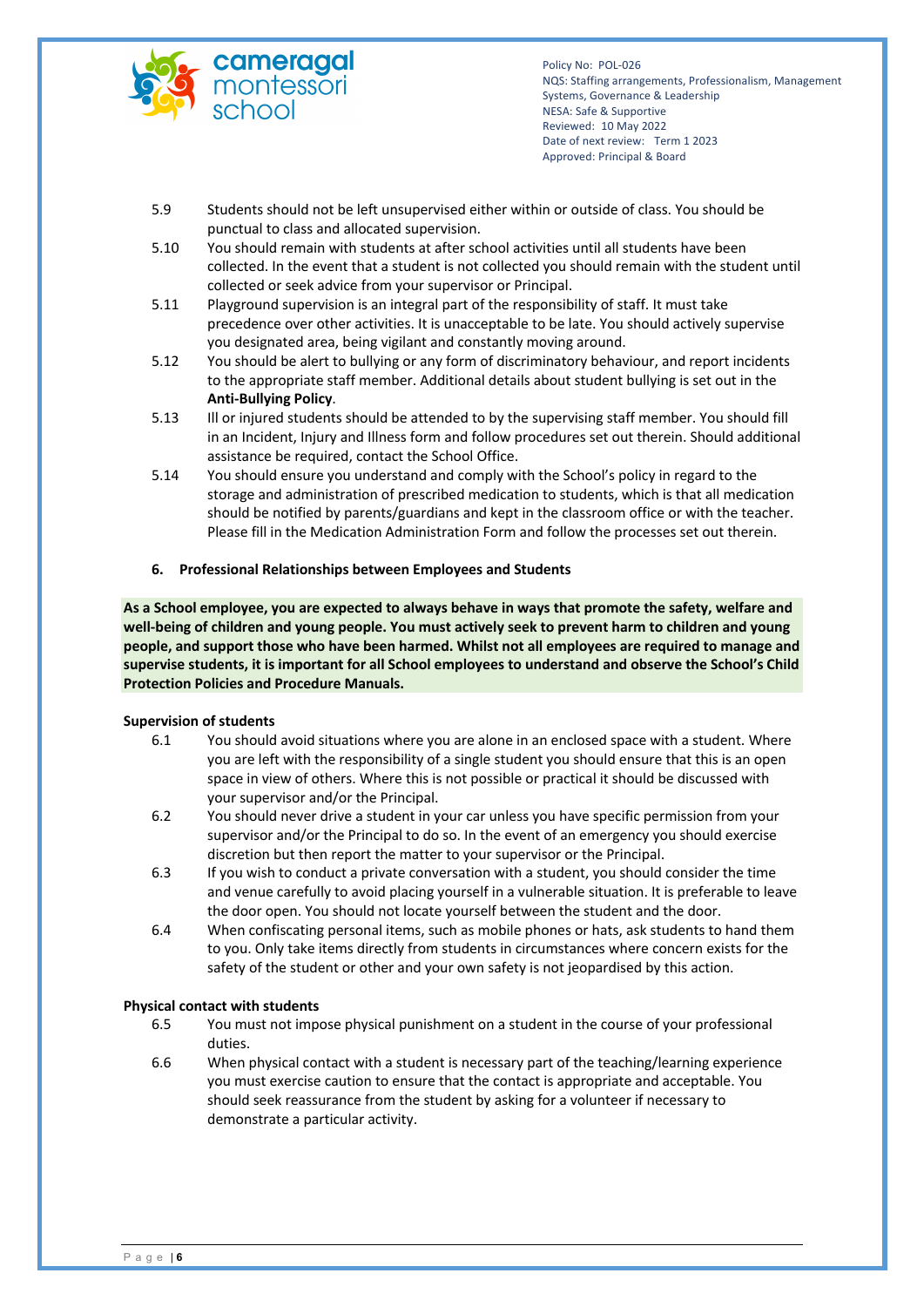

- 6.7 Attention to the toileting needs of young Approved: Principal & Board children should be done with caution. It may be appropriate to have the door open. For students with disability the management of toileting needs should be included in the student's individual management plan.
- 6.8 When congratulating a student, a handshake, pat on the shoulder or brief hug are acceptable if the student is comfortable with this action. Kissing of students is not acceptable.
- 6.9 Assessing a student who is injured or ill may necessitate touching the student. Always advise the student of what you intend doing and seek their consent.
- 6.10 Sometimes in ensuring duty of care you may be required to restrain a student from harming him or herself or others using reasonable force. Any such strategy must be in keeping with the School's behaviour management practices or individual student management plans. You should report and document any such incidents.

## **Relationships with students**

- 6.11 You must not have a romantic or sexual relationship with a student. It is irrelevant whether the relationship is homosexual or heterosexual, consensual or non-consensual or condoned by the parents or guardians. You are reminded of:
	- a) The law prohibiting sexual relations with a person under the age of consent (16 years); and
	- b) The law prohibiting sexual relations between a teacher and their student under the age of 18 years.
- 6.12 You must not develop a relationship with a student that is, or that can be interpreted as having a personal rather than a professional interest in the student. An overly familiar relationship with any student (including any adult student) that you are responsible for teaching, tutoring, advising, assessing or for whom you provide pastoral or welfare support raises serious questions of conflict of interest, trust, confidence, dependency, and of equality of treatment. Such relationships may also have a negative impact on the teaching and learning environment for other students and colleague and may carry a serious reputational risk for the School.
- 6.13 If you consider that a student is overly familiar, seeking to establish a personal relationship with you or has developed a 'crush' on you, you should report your concerns to your supervisor and/or the Principal as soon as possible so that a plan can be developed to manage the situation effectively and sensitively.
- 6.14 At all times when speaking with students' care must be taken to use appropriate language. You must always treat students with respect and without favouritism. There is no place for sarcasm, derogatory remarks, in appropriate familiarity or offensive comments.
- 6.15 You may, as part of your pastoral care role, engage in discussion with students. This is entirely appropriate. However, you must be cautious about making personal comments about a student or asking questions that probe your own or a student's sexuality or relationships. You must not hold conversation with a student of an intimately personal nature where you disclose information about yourself.
- 6.16 You must not:
	- a) Invite students to your home;
	- b) Visit students at their home; or
	- c) Attend parties or socialise with students, unless you have the express permission of the Principal and their parents or care giver.
- 6.17 You must not engage in tutoring or coaching students from the School without the express permission of the Principal.
- 6.18 You must not invite students to join your personal electronic social networking site or accept students' invitations to join their social networking site (See Appropriate use of electronic communication and social networking sites).
- 6.19 You must not give gifts to students. You should also carefully consider your position before accepting any gifts from a student (See Section – Declaring Gifts, Benefits and Bribes).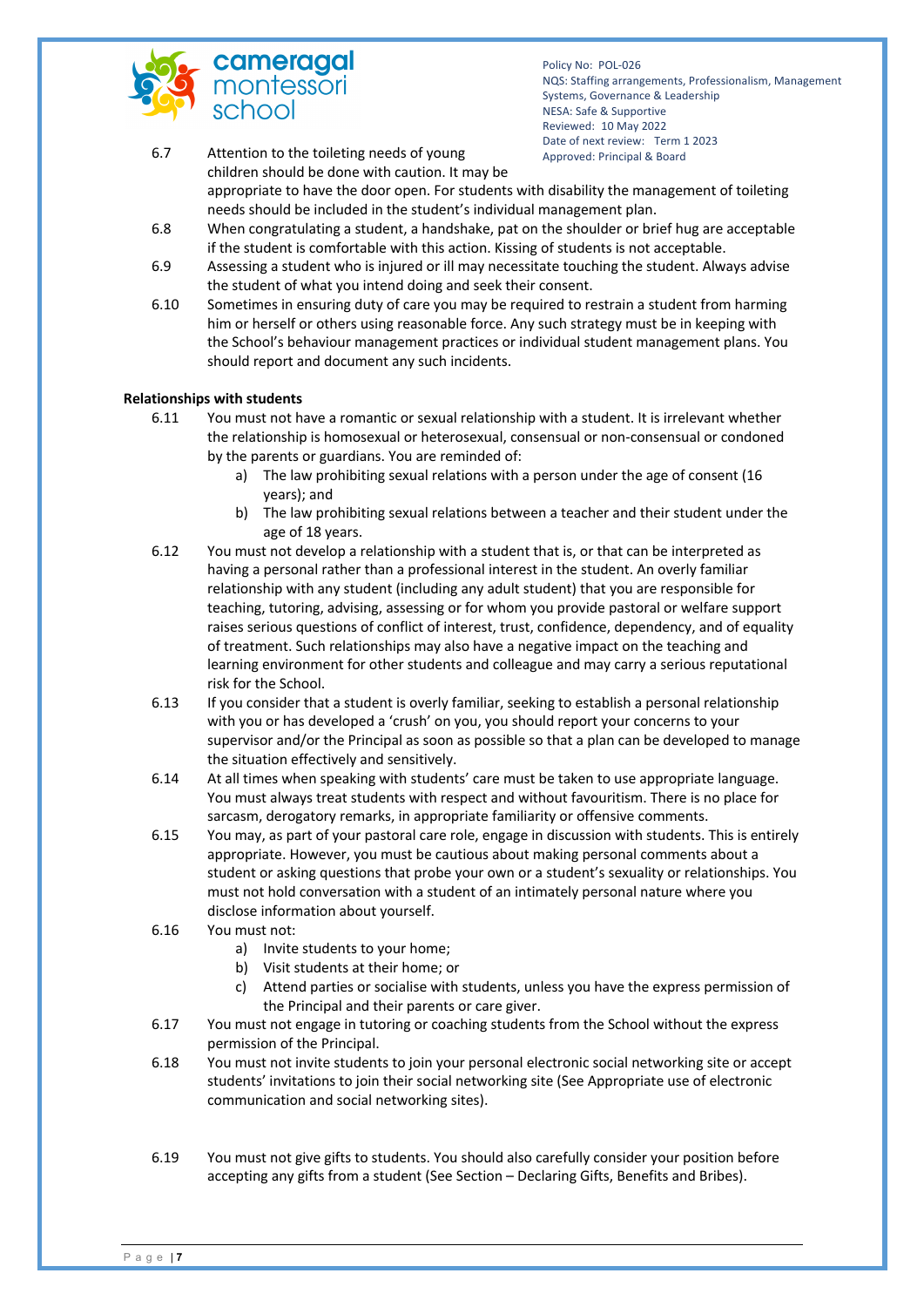

Policy No: POL-026 NQS: Staffing arrangements, Professionalism, Management Systems, Governance & Leadership NESA: Safe & Supportive Reviewed: 10 May 2022 Date of next review: Term 1 2023 6.20 Wherever practical, you should avoid teaching or Approved: Principal & Board

- being involved in educational decisions involving family member or close friends. Where it is not practical to avoid such situations completely, another member of staff should make any significant decisions relating to the student's assessments and have those endorsed by a supervisor or the Principal.
- 6.21 You should be aware of, and sensitive to, children with culturally diverse or Indigenous backgrounds and cultural practices that may influence the interpretation of your behaviour.

## **Child Protection**

.

- 6.22 You must be aware of and comply with the School's **Child Protection Policy and Child Protection Procedures Manual**.
- 6.23 As set out in Section 3, you must report any concerns you may have about any other employee, contractor or volunteer engaging in 'reportable conduct' or any allegation of 'reportable conduct' that has been made to you or to the Principal. This includes selfdisclosure if the allegation involves you.
- 6.24 Broadly, 'reportable conduct' includes:
	- a) Aasexual offence
	- b) sexual misconduct,
	- c) An assault against a child
	- d) Ill-treatment of a child
	- e) Neglect of a child
	- f) An offence under section 43B (failure to protect) or section 316A (failure to report) of the Crimes Act 1900, and
	- g) Behaviour that causes significant emotional or psychological harm to a child, whether or not the child consents
- 6.25 Reportable conduct does not extend to :
	- (a) Conduct that is reasonable for the purpose of the discipline, management or care of children, having regard to the age, maturity, health or other characteristics of the children and to any relevant codes of conduct or professional standards: or
	- (b) The use of physical force that, in all circumstances, is trivial or negligible and the circumstances in which it was used have been investigated and the result of the investigation has been recorded in accordance with appropriate procedures; or
	- (c) Conduct of a class or kind exempt from being reportable conduct by the *Children's Guardian Act, 2019* under section 30.
- 6.26 For further information about 'reportable conduct' see the School's **Child Protection Policy and Child Protection Procedures Manual**.
- **6.27 The requirements outlined in Section 6 in relation to Supervision, Physical Contact and Relationships with students set professional boundaries in relation to your behaviour. They make clear what behaviour is unacceptable and could amount to reportable conduct.**

## **The Working with Children Check**

- 6.28 The Working with Children Check is a prerequisite for paid and unpaid child-related work. Under Part 2, section 6 of the Child Protection (Working with Children) Act 2012, child-related work is defined as work in a specific child-related role or face-to-face contract with children in a child-related sector. Therefore, no potential employee will be hired at the School until their Working with Children Check has been verified.
- 6.29 You must shave a Working with Children clearance which will be valid for a period of five years. You are responsible for renewing your Working with Children Check every five years.
- **7. Appropriate Use of Electronic Communication and Social Networking Sites**

**The School provides electronic communication facilities for its employees for educational or administrative purposes. It monitors, and views data stored or transmitted using the School's facilities.**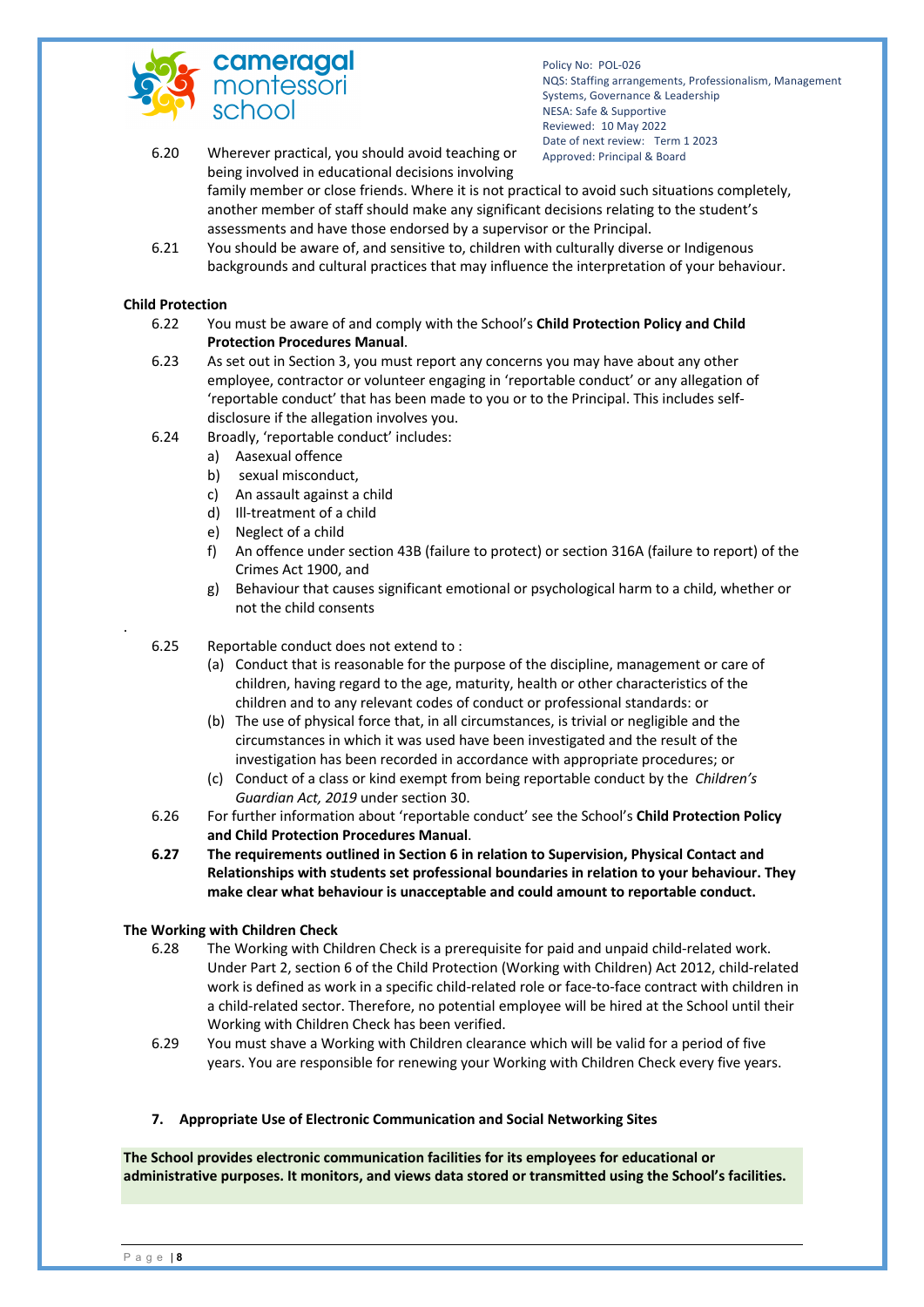

**By its nature, electronic communication is a fast and informal way of communicating. However, once a document or image has been sent there is no way to recall it and it exists forever.** 

- **7.1 You must comply with the School's Information Technology, Computer, Telephone and Equipment Code of Use and Social Networking Code. This includes:**
	- a) Exercising good judgement when using electronic mail, following the principles of ethical behaviour;
	- b) Using appropriate and professional language in electronic mail messages;
	- c) Being aware that if an issue addressed in an email becomes the subject of a legal dispute, then those emails would be discoverable; that is, the court and all parties to the dispute would be entitled to see them;
	- d) Not send messages that are harassing, discriminatory, defamatory, threatening, abusive or obscene;
	- e) Not invite students into your personal social networking site or accept an invitation to theirs;
	- f) Not use social networking sites to email or contact students.
	- g) Remember transmission, storage, promotion or display of offensive, defamatory, or harassing material is strictly forbidden; and
	- h) Report any situations where you become aware of the inappropriate use of electronic communication and social networking sites.

# **7.2 You must never use the School's networks to view, upload, download or circulate any of the following materials:**

- a) Sexually related or pornographic messages or material;
- b) Violent or hate-related messages or material;
- c) Racist or other offensive messages aimed at a particular group or individual;
- d) Malicious, libellous or slanderous messages or material; or
- e) Subversive or other messages or material related to illegal activities.
- **8. Use of Alcohol, Drugs or Tobacco**

**Work Health and Safety is of fundamental importance to the School. Maintaining a safe work environment requires everyone's continuous cooperation.**

- 8.1 You are responsible for ensuring that your capacity to perform your duties is not impaired by the use of alcohol or drugs and that the use of such substances does not put at risk you or any other person's health and safety.
- 8.2 As a School employee, you must:
	- a) Not attend work under the influence of alcohol, illegal drugs or non-prescribed and/or restricted substances;
	- b) Not consume alcohol, illegal drugs or non-prescribed and/or restricted substances while at work;
	- c) Notify your supervisor or Principal if you are aware that your work performance or conduct could be adversely affected as a result of the effect of a prescribed drug;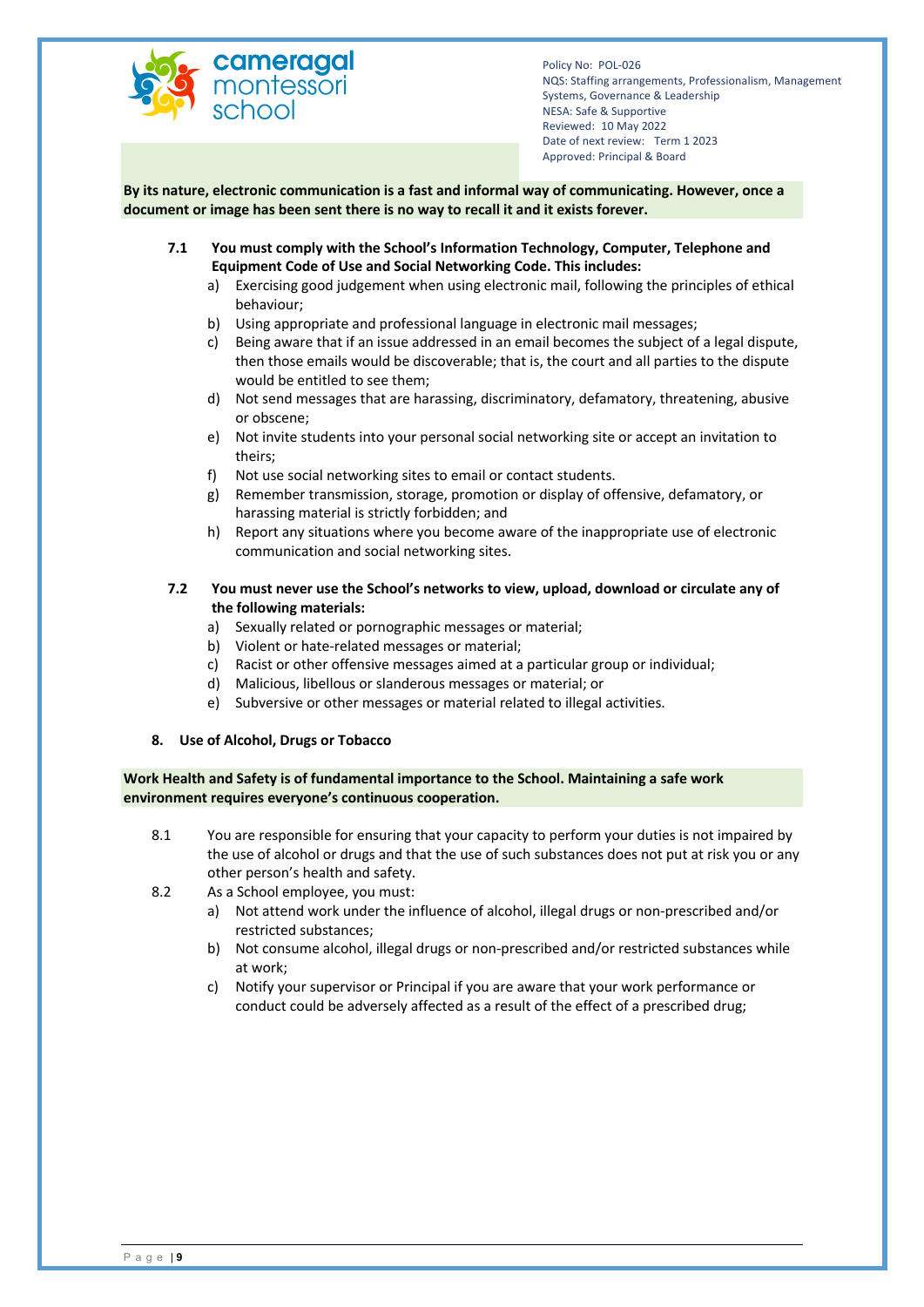

- d) Take action to resolve any alcohol or other drug related problems that you have; and
- e) Consult with your Supervisor or Principal if you are concerned about working with other employees who may be affected by drugs or alcohol.

## **Drugs**

- 8.3 As a School employee, you must not:
	- a) Have illegal drugs in your possession while at work. Any illegal drugs found on School property or in the possession of any person on School property may result in disciplinary action including the termination of your employment and referral to the Police;
	- b) Give students or other employees illicit drugs or restricted substances, or encourage or condone their use; and
	- c) Supply or administer prescription or non-prescription drugs to students unless authorised to do so.

## **Alcohol**

- 8.4 You must not take alcohol to School or consume it during School hours at any School function at any time School students are present, including those events conducted outside School premises unless expressly permitted to do so by the Principal. A School function is any occasion organised by the School and/or in the School's name, including dances, farewells, excursions, sporting events and fundraising events.
- 8.5 You must not:
	- a) Purchase alcohol for, or give alcohol to, any School student (or to any other person under the age of 18 years); and
	- b) Encourage or condone the use of alcohol by students of any age during educational activities.

The School does not allow the service of alcohol to adults at any School event where students or any other children are present. The service of alcohol to adults at adults-only functions on the school property will only take place when there is a staff member present, who is certified for the responsible service of alcohol.

## **Tobacco**

- 8.6 You must not smoke or permit smoking in any of the School buildings, enclosed area or on School grounds. This includes all buildings, gardens, sport fields, cars and car-parks.
- 8.7 You must not purchase tobacco or tobacco products for any School student, or give them tobacco or tobacco products.
- **9. Identifying and managing conflicts of interest**

**Private interests can, or have the potential to, influence a person's capacity to perform their duties and in turn compromise their integrity and that of the School.**

- 9.1 As a School employee, you must not act in conflict with the School's best interests. A conflict of interest can involve:
	- a) Pecuniary interests i.e. financial gain or loss or other material benefits;
	- b) Non-pecuniary interests i.e. favours, personal relationships and associations.

It may not only be about your own interests. It may include:

- a) The interests of members of your immediate family or relatives (where these interests are known);
- b) The interests of your own business partners or associates, or those of your workplace; or
- c) The interests of your friends.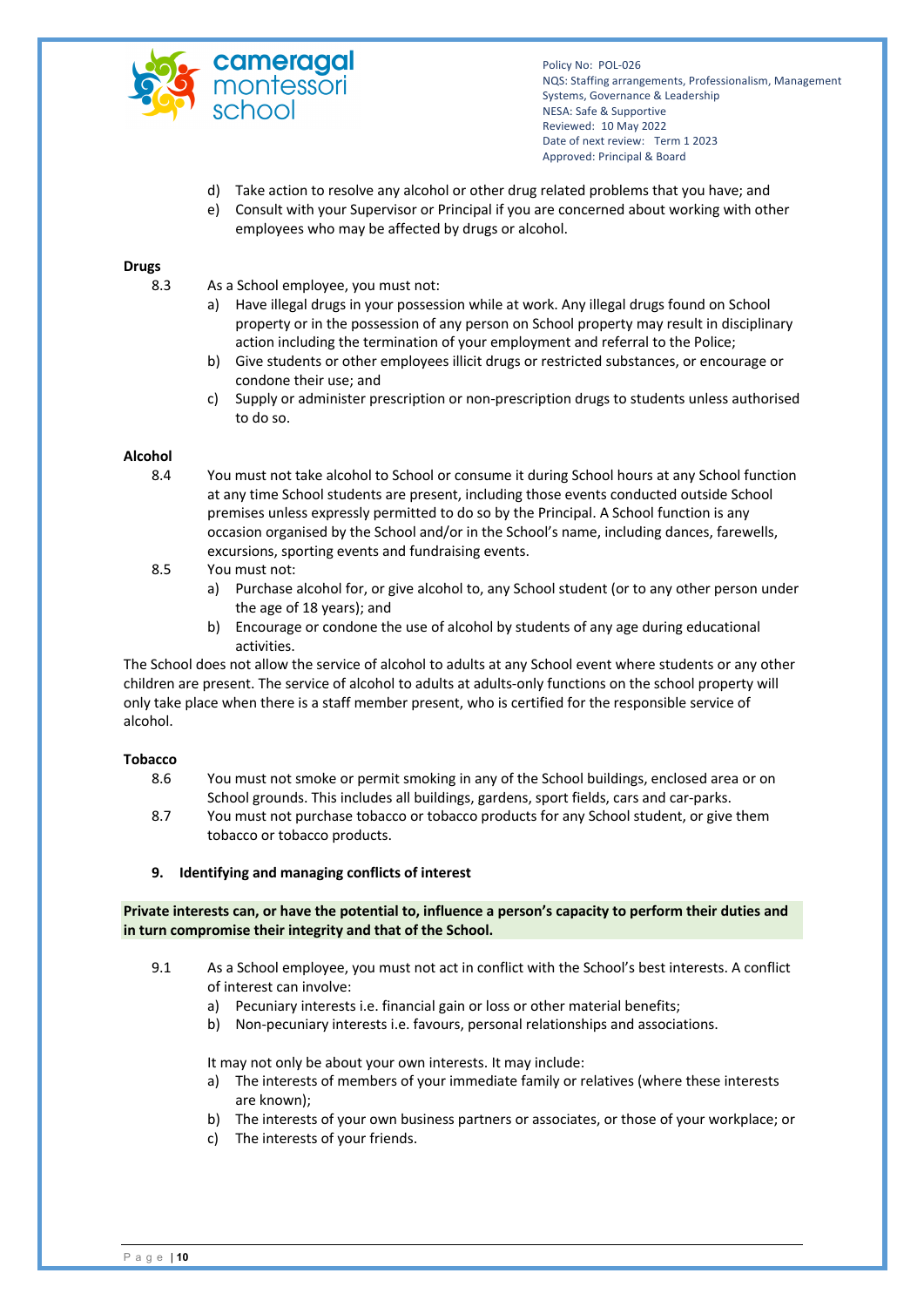

- 9.2 When faced with a situation in which conflict of Approved: Principal & Board interests may be present, you should report any potential or real conflict to your supervisor or the Principal.
- 9.3 You should also report situations where a superior or colleague who has an identified conflict is, or may be perceived as, unduly influencing your decision.
- 9.4 Entering into a sexual or romantic relationship with another staff member or a parent or member of the school community may be a conflict of interest and should be raised with the Principal so that appropriate measures can be implemented to manage the conflict if possible. The school reserves the right to forbid the relationship if the conflict cannot be managed in a way that protects the interests of the student/s and the school.

## **10. Declaring Gifts, Benefits and Bribes**

**As an employee, you may be offered a gift or benefit as an act of gratitude. There are some circumstances when to refuse a gift would be perceived as rude, insulting or hurtful. You are expected to exercise sound judgement when deciding whether to accept a gift or benefit.**

- 10.1 If you are offered a bribe (i.e., anything given in order to persuade you to act improperly), you must refuse it, explain why it is not appropriate, and immediately report the matter to the Principal.
- 10.2 Accepting gifts and other benefits has the potential to compromise your position by creating a sense of obligation and undermining your impartiality. It may also affect the reputation of the School and its staff. You must not create the impression that any person or organisation is influencing the School or the decisions or actions of any of its employees.
- 10.3 If you are offered a gift or benefit, you should always consider the value and purpose of a gift or benefit before making any decision about accepting it. A gift that is more than nominal value (\$50) must not become personal property. You should either politely refuse it or advise the contributor that you will accept it on behalf of the School.
- 10.4 When such a gift is accepted, you must advise the Principal. They will determine how it should be treated and make a record of its receipt. Depending on the nature and value of the gift, it may be appropriate to record the gift in the asset register as a donation or other such record established for that purpose.
- 10.5 Sometimes employees might, in the course of their work, win a prize of significant monetary value e.g. a computer, from another organisation. Prizes are usually considered the property of the School. If you win a prize, you must advise you supervisor or the Principal who will determine how the prize should be treated and recorded.

# **11. Communication and Protecting Confidential Information**

## **Communication**

- 11.1 You are required to comply with School protocols in your communications with parents or outside agencies including the media.
- 11.2 You should be mindful of confidentiality when in discussions with parents. You cannot provide a guarantee of confidentiality if the matter under discussion requires mandatory reporting.
- 11.3 You should not disclose personal information about another staff member to students or parents or discuss their work performance, except if authorised by the Principal in the context of grievance resolution.
- 11.4 All matters discussed in staff meetings and staff memos and notices are to be treated confidentially and not discussed with students, parents, members of the school community or the public.
- 11.5 The media should not be given access to students or allowed entry to the School without the express permission of the Principal. You should not make any comments to the media regarding the School, students or parents without the express permission of the Principal.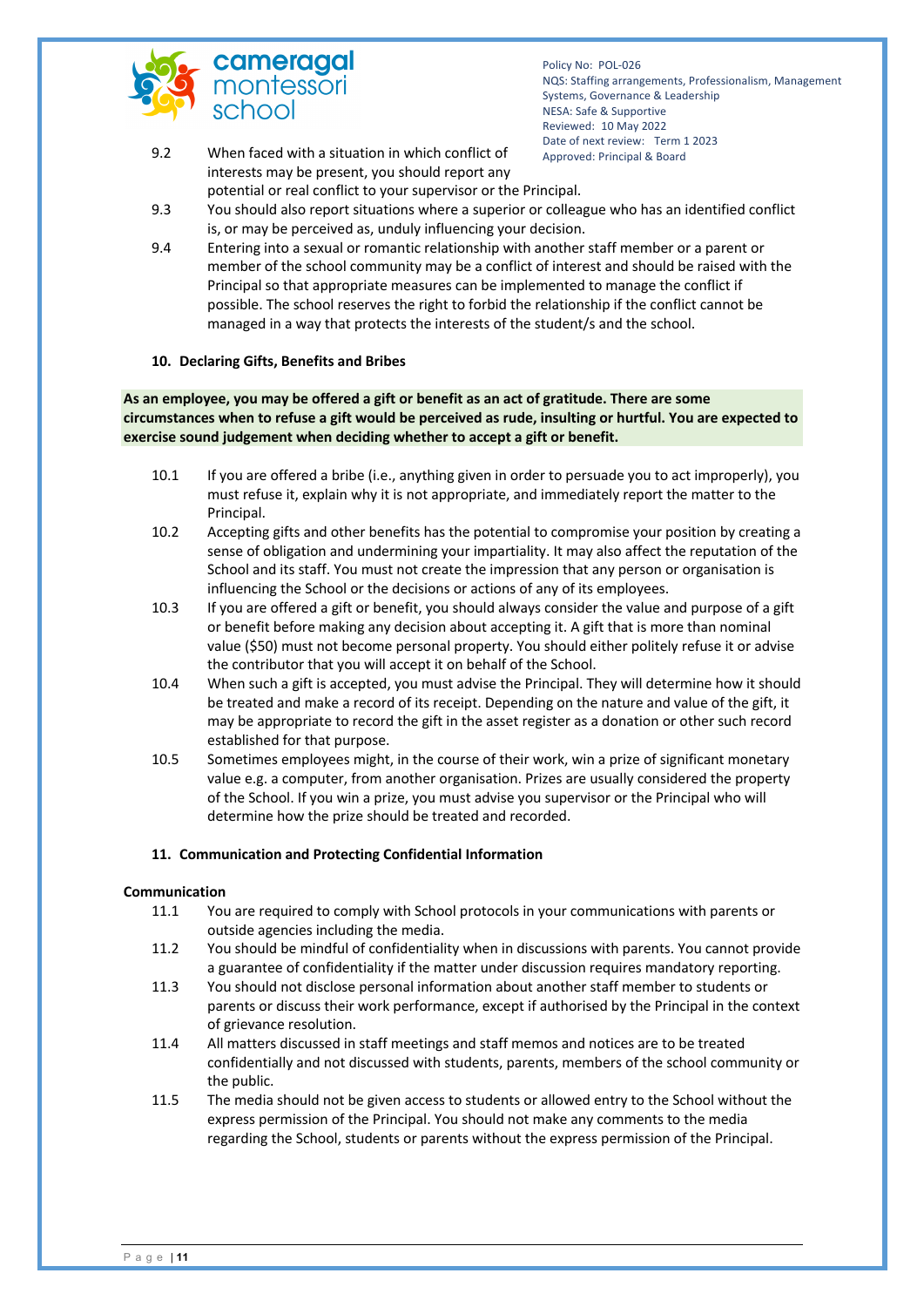

## **Confidential information**

- 11.6 As a School employee, you must only use confidential information for the work-related purpose it was intended.
- 11.7 Unless authorised to do so by legislation, you must not disclose or use any confidential information without the **express permission of the Principal**.
- 11.8 You must make sure that confidential information, in any form, cannot be accessed by unauthorised people.

## **Privacy**

- 11.9 Sensitive and personal information should only be provided to people, either within or outside the School, who are authorised to have access to it.
- 11.10 You should always exercise caution and sound judgement in discussing the personal information of students, parents, staff and other people with other School employees. Normally information should be limited to those who need to know in order to conduct their duties, or to those who can assist in carrying out the School's work because of their expertise.

## **12. Record Keeping**

- 12.1 All employees have a responsibility;
	- a) To create and maintain full, accurate and honest records of their activities, decisions and other business transactions, and
	- b) To capture or store records in the School's record systems.
- 12.2 You must not destroy or remove records without appropriate authority.
- 12.3 Supervisors have a responsibility to ensure that the employees reporting to them comply with their records management obligations.
- 12.4 Employees responsible for assessing and recording student's work must do so accurately, fairly and in a manner that is consistent with relevant policy and the requirements of the School.
- 12.5 Employees must maintain the confidentiality of all official information and documents which are not publicly available, or which have not been published.

## **Copyright and Intellectual Property**

- 13.1 When creating material/s you need to ensure the intellectual property rights of others are not infringed and information is recorded about any third-party copyright/other rights included in materials.
- 13.2 Advice relating to sharing or licensing the School's intellectual property should be sought from the Principal.
- 13.3 The School cannot give away or assign its intellectual property without the approval of the Principal.
- 13.4 If you develop material that relates to your employment with the School, the copyright in that material will belong to the School. This may apply even if the material was developed in your own time or at home.
- 13.5 You should not use the School's intellectual property (including copyright) for private purposes without obtaining written permission from the Principal.